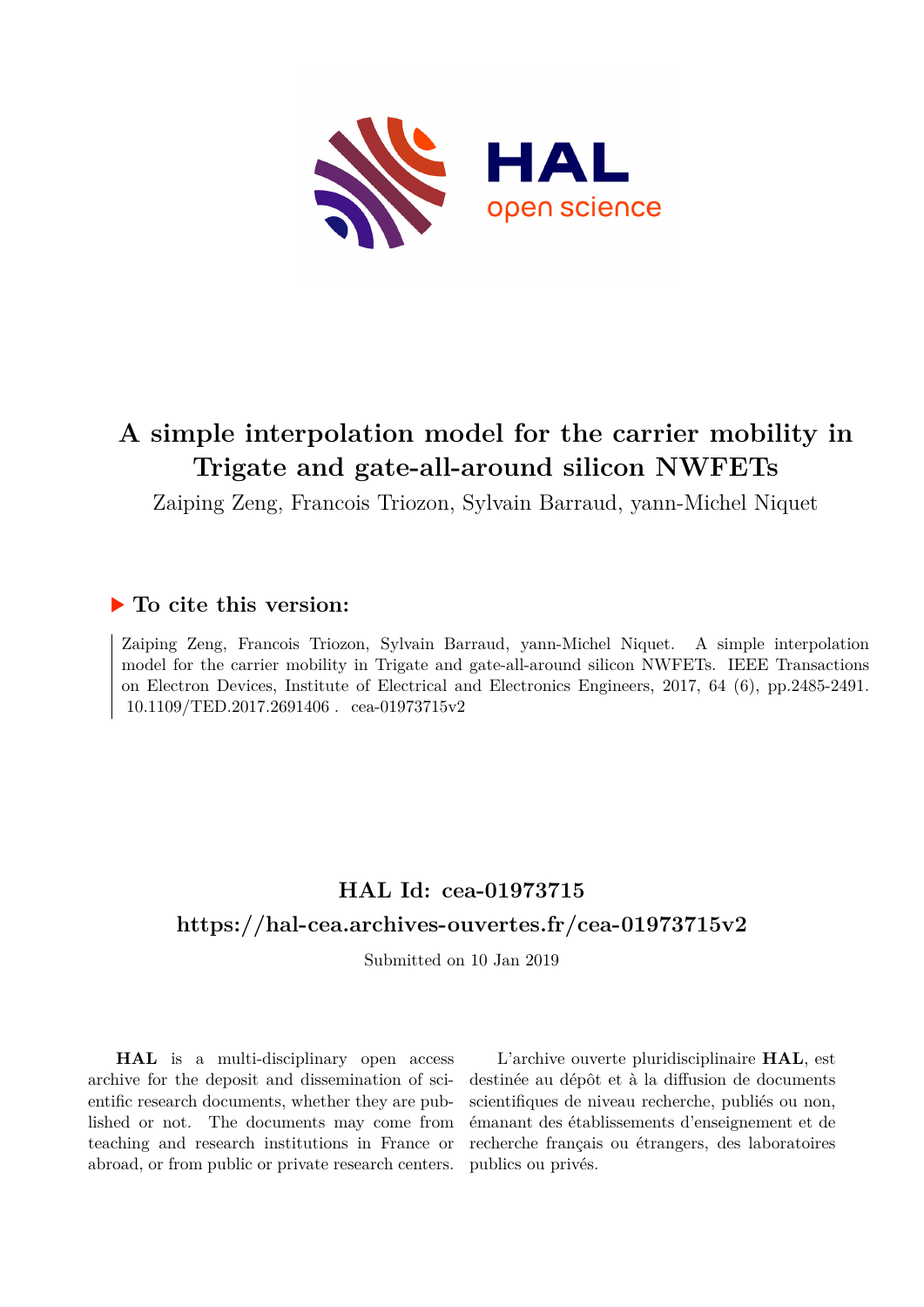# A simple interpolation model for the carrier mobility in Trigate and gate-all-around silicon NWFETs

Zaiping Zeng, François Triozon, Sylvain Barraud and Yann-Michel Niquet

*Abstract*—We compute the electron and hole mobilities in Trigate and gate-all-around silicon nanowires (SiNWs) within the non equilibrium Green's Functions (NEGF) framework. We then derive a simple model for the dependence of the mobility on the SiNW width and height. This model interpolates between the square SiNW and thin film limits. In order to provide a complete description of the mobility in SiNW devices, we calculate the phonon, surface roughness and remote Coulomb limited mobilities of square nanowires and of thin films with side or thickness  $t = 5, 7$  and 10 nm. The mobility of arbitrary rectangular SiNWs with width  $W = t$  or height  $H = t$  can then be reconstructed from these partial mobilities using Matthiessen's rule. We show that these models successfully reproduce the trends measured on  $n-$  and  $p-$ type devices with different widths and orientations.

*Index Terms*—Green's functions; Mobility; Nanowire devices

#### I. INTRODUCTION

FOR the past two decades, metal-oxide-semiconductor<br>field-effect transistors have evolved from planar, single-<br>sets to three dimensional multi acts ethnology and as Triants field-effect transistors have evolved from planar, singlegate to three-dimensional multi-gate structures such as Trigate and Gate-all-around (GAA) silicon nanowire (SiNW) devices [1]–[4]. The transport properties of SiNWs channels have been extensively studied, both experimentally [5]–[11] and theoretically [12]–[29]. Nonetheless, the transition from rectangular SiNWs to thin films remains unclear. A facet model has been widely used to interpret the size dependence of the carrier mobility in rectangular SiNWs devices [8], [11]. In this model, the SiNW is split into four independent facets, which are assumed to behave as planar channels. However, the facet model does not always reproduce the experimental trends. Sekaric *et al.* have related these discrepancies to the formation of "corner channels" in SiNWs [8]. The simplest facet model also likely breaks down in ultra-thin SiNWs where the carriers flow closer to the axis of the device.

In this work, we compute the carrier mobility in  $n$ -type and p-type Trigate and GAA silicon nanowire field effect transistors (NWFETs) with [100] and [110] orientations. We use a non-equilibrium Green's Functions (NEGF) approach

F. Triozon and S. Barraud are with CEA, LETI-MINATEC, Grenoble, France and University Grenoble Alpes, Grenoble, France.

[30], which explicitly accounts for quantum confinement and carrier scattering by phonons (PH), surface roughness (SR) and remote Coulomb charges (RCS) (section II). Based on the numerical results, we develop a simple but effective model that describes the size dependence of the carrier mobility in rectangular SiNWs over a wide range of dimensions (section III). This model only takes the mobilities of the thin film devices and of the square NW devices as inputs. These two limits are widely studied experimentally, and are among the easiest to address numerically. In order to provide a complete description of the mobility in these devices, we also compute the partial PH, SR and RCS electron and hole mobilities, for square NW and planar devices with different thicknesses and orientations. We finally show that these models successfully reproduce the experimental trends for different channel orientations (section IV).

#### II. DEVICES AND METHODOLOGY

The simulated devices are undoped, rectangular GAA and Trigate SiNW channels with width  $W$  and height  $H$ . The Trigate devices are etched in a (001) Silicon-On-Insulator (SOI) layer. They are lying on a 25 nm thick buried oxide (BOX), and either a *n*-doped substrate for  $n$ -NWFETs (donor concentration  $N_d = 10^{18}$  cm<sup>-3</sup>) or a p-doped substrate for p-NWFETs (acceptor concentration  $N_a = 10^{18}$  cm<sup>-3</sup>). All facets except the bottom one are surrounded by the gate. We consider both [100] [with {001} facets] and [110] [with horizontal  $(001)$  and vertical  $(1\overline{1}0)$  facets] channel orientations. The gate-stack is made of  $0.6$  nm of  $SiO<sub>2</sub>$  (dielectric constant  $\epsilon = 3.9$ ) and 2.4 nm of HfO<sub>2</sub> ( $\epsilon = 20$ ). Surface roughness disorder (and remote Coulomb charges at the  $SiO<sub>2</sub>/HfO<sub>2</sub>$  interface when specified) are explicitly included in the geometries. We use a Gaussian auto-correlation function model for SR with correlation length  $\Lambda_{\text{SR}} = 1.0 \text{ nm}$  [31]. The current is computed in a self-consistent NEGF framework [30], [32], on top of the effective mass approximation (EMA) or two bands  $\mathbf{k} \cdot \mathbf{p}$  model for electrons, and on top of the three bands  $\mathbf{k} \cdot \mathbf{p}$  model for holes. The NEGF equations are solved in a fully coupled mode space approach (80 modes to 420 modes depending on the device cross section and on the band structure model), on a finite differences grid with step  $2 \text{ A}$ . Carrier-phonon scattering is described by local, imaginary selfenergies and the deformation potential theory. For electronphonon scattering, we include intra-valley acoustic phonon scattering (with deformation potential  $D_{ac} = 14.6$  eV) and

This work was supported by the French National Research Agency (ANR) project Noodles, and partly supported by the European Union Horizon 2020 program under grant agreement No. 688101 SUPERAID7. The calculations were run on the TGCC/Curie machine thanks to allocations from GENCI and PRACE.

Z. Zeng and Y.-M. Niquet (e-mail: yniquet@cea.fr) are with CEA, INAC-MEM, L Sim, Grenoble, France and University Grenoble Alpes, Grenoble, France.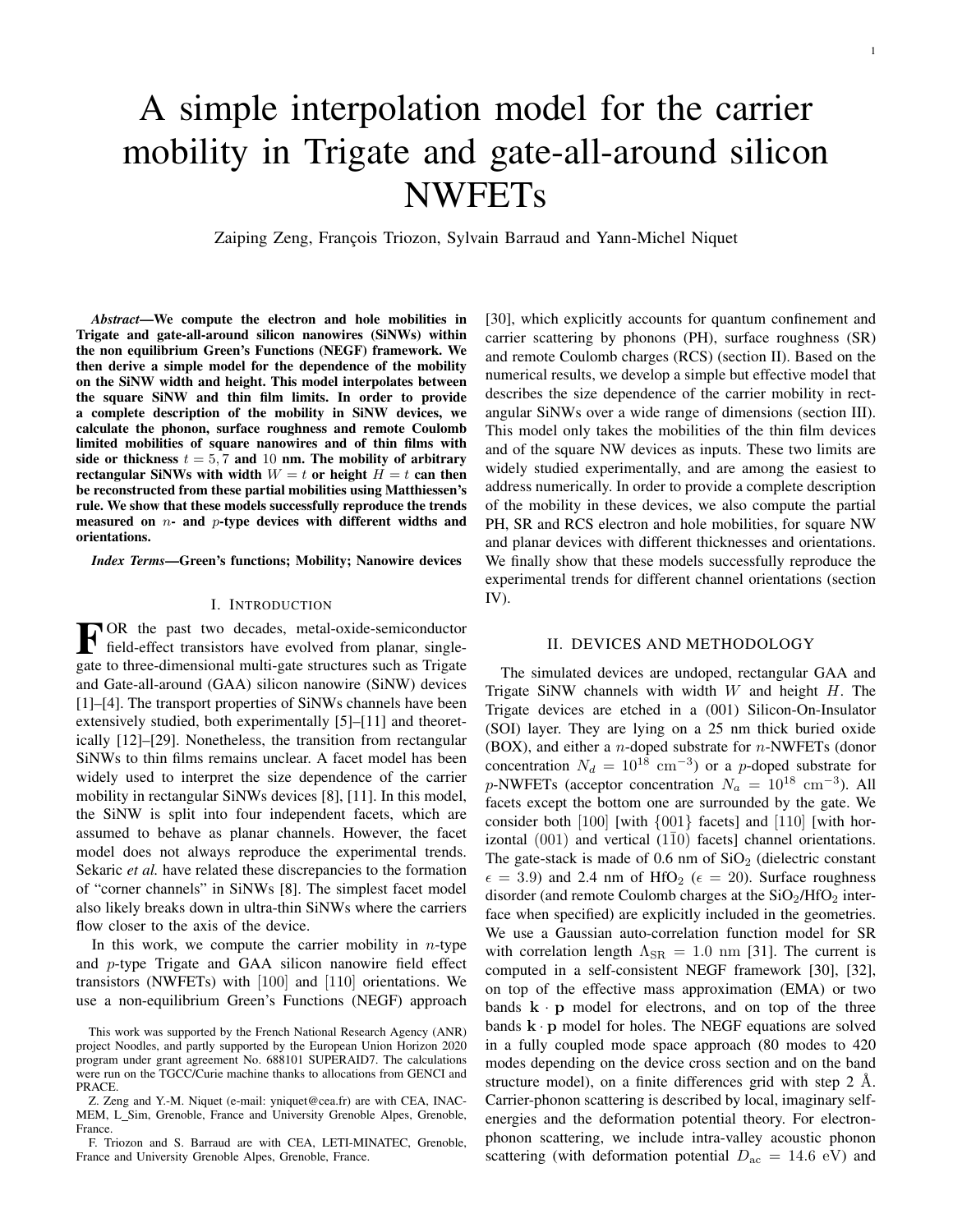

Fig. 1. Phonon+SR electron (a, c) and hole (b, d) mobilities in rectangular [100] and [110] GAA (a, b) and Trigate (c, d) SiNW devices as a function of width (W) or height (H) at carrier density  $n = 10^{13}$  cm<sup>-2</sup>. The symbols are the NEGF results. The horizontal dashed lines, dash-dotted lines and dotted lines are the reference NEGF mobilities in planar (100) DG, (100) FDSOI and (110) DG devices, respectively. The solid lines are the interpolations from square NW devices to the limiting planar devices using Eqs. (2)–(3).

the 3  $f$ -type and the 3  $g$ -type processes of Ref. [33]. We use a diagonal hole-phonon interaction with one single acoustic deformation potential  $D_{ac} = 16.5$  eV and one single optical deformation potential  $DK_{opt} = 15 \text{ eV/A}$  [34]. Details about the NEGF implementation can be found in Ref. [32].

The carrier mobility is calculated with two different methods. First, the quasi-Fermi level profile can be reconstructed from the NEGF data, and the mobility extracted from the slope of the quasi-Fermi level in the channel [35]. Second, the mobility can be computed from the slope of the total resistance  $R$  of the device with respect to the channel length  $L$  (numerical transmission line method) [32]. This method is more accurate but more demanding than the quasi-Fermi level analysis, since the calculation must be repeated on long devices. The deviceto-device variability is small for SR but is significant once RCS is included [32]. We choose the distributions of RCS charges according to Ref. [32] in order to reduce that variability. Morover, the mobilities are averaged over 5 distributions of RCS charges (but a single SR profile). In the following, the carrier densities per unit area are normalized with respect to the perimeter  $W_{\text{eff}}$  of the SiNWs ( $W_{\text{eff}} = 2W + 2H$  for GAA and  $W_{\text{eff}} = W + 2H$  for Trigate devices).

#### III. RESULTS AND DISCUSSION

#### *A. Size dependence of the carrier mobilities*

In this section, we analyze the dependence of the electron and hole mobilities in rectangular GAA and Trigate SiNWs on width  $W$ , height  $H$ , and orientation. For that purpose, we have computed the phonon+SR mobility in devices with one fixed dimension W or  $H = 7$  nm, and the other dimension ranging from 7 to 49 nm. The surface roughness rms is  $\Delta_{\rm SR}$  = 0.45 nm. We have also computed the mobility for the planar limits: in GAA SiNWs, W or  $H \to \infty$  corresponds to a double-gate (DG) device. In Trigate SiNWs,  $H \to \infty$  also corresponds to a DG device while  $W \to \infty$  corresponds to a planar fully-depleted SOI (FDSOI) device. The electron and hole band structures are described with the EMA and three bands  $\mathbf{k} \cdot \mathbf{p}$  models, respectively, and the wave function can not penetrate into the oxide. The mobility has been extracted from a quasi-Fermi level analysis in 30 nm long channels.

The results are shown in Fig. 1 (symbols). For electrons, we find that  $(i)$  [100] n-NWFETs perform better than [110] n-NWFETs, and *(ii)* [110] *n*-NWFETs with width  $W > H$  show larger mobilities than [110] *n*-NWFETs with height  $H > W$ . This holds for both GAA and Trigate devices. This can be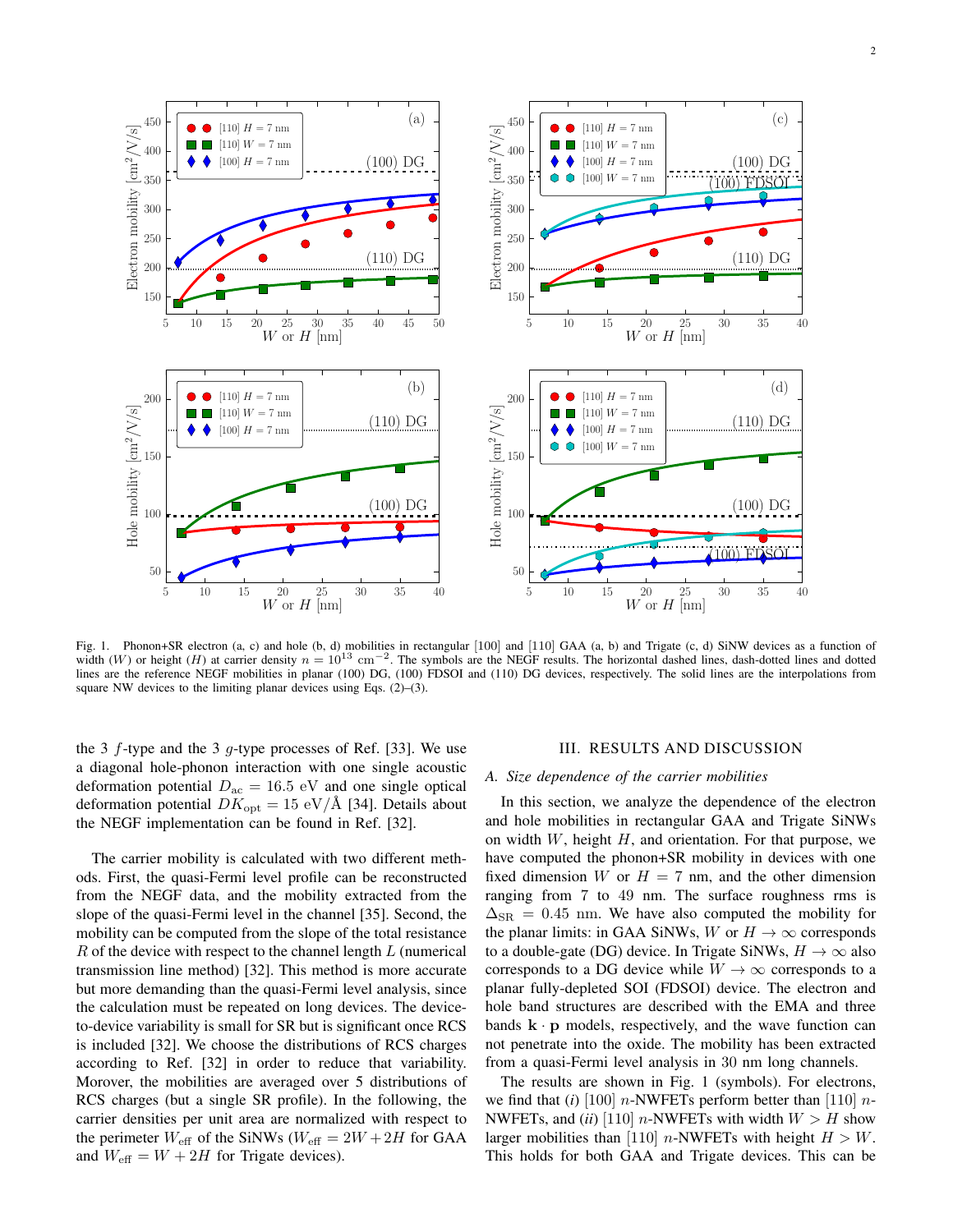TABLE I

Parameters  $\alpha$  (cm<sup>2</sup>),  $\beta$  (cm<sup>4</sup>) and  $\gamma_{\rm RCS}$  [see Eqs. (5) and (6)] for the PH, SR and RCS electron and hole mobilities in [100] and [110] SQUARE GAA SINW AND DOUBLE GATE (DG) DEVICES.  $\mu^0$  (cm<sup>2</sup>/V/s) is the NEGF mobility at carrier density  $n_0=2\times10^{12}$  cm<sup>-2</sup> .

|                           |           | Thickness (nm)           | $\mu_{\rm PH}^{0}$ | $\alpha$ PH             | $\beta_{\rm PH}$                   | $\mu^0_{\rm SR}$ | $\alpha_{\rm SR}$                 | $\beta_{\rm SR}$        | $\mu_{\rm RCS}^0$ | $\gamma_{\rm{RCS}}$ |
|---------------------------|-----------|--------------------------|--------------------|-------------------------|------------------------------------|------------------|-----------------------------------|-------------------------|-------------------|---------------------|
| Gate-all-around<br>Square | Electrons | $\overline{\phantom{1}}$ | 372                | $2.73 \times 10^{-14}$  | $-2.38 \times 10^{-28}$            | 953              | $-1.09 \times 10^{-14}$           | $3.21 \times 10^{-26}$  | 281               | 1.19                |
|                           | [100]     |                          | 476                | $1.38 \times 10^{-14}$  | $2.90 \times 10^{-27}$             | 1680             | $1.28\times10^{-13}$              | $4.45\times10^{-26}$    | 463               | 0.77                |
|                           |           | 10                       | 509                | $6.34 \times 10^{-14}$  | $1.98\times 10^{-28}$              | 2200             | $2.07\times10^{-12}$              | $6.05 \times 10^{-26}$  | 491               | 0.79                |
|                           | Holes     | 5                        | 68                 | $-2.63 \times 10^{-14}$ | $1.87 \times 10^{-27}$             | 102              | $7.\overline{24 \times 10^{-14}}$ | $2.45 \times 10^{-27}$  | 203               | 1.38                |
|                           | [100]     |                          | 88                 | $7.42\times10^{-16}$    | $1.85 \times 10^{-27}$             | 304              | $2.44\times10^{-13}$              | $1.15\times10^{-27}$    | 458               | 0.76                |
|                           |           | 10                       | 100                | $3.58 \times 10^{-15}$  | $1.18\times10^{-27}$               | 749              | $2.88\times10^{-13}$              | $3.69\times10^{-26}$    | 506               | 0.63                |
|                           | Electrons | $\overline{5}$           | 417                | $1.83 \times 10^{-14}$  | $1.09 \times 10^{-27}$             | 648              | $9.29 \times 10^{-14}$            | $2.03 \times 10^{-26}$  | 317               | 1.08                |
|                           | $[110]$   |                          | 459                | $4.62\times10^{-14}$    | $2.44\times10^{-28}$               | 1240             | $2.29\times10^{-13}$              | $5.29 \times 10^{-26}$  | 486               | 0.70                |
|                           |           | 10                       | 452                | $4.48 \times 10^{-14}$  | $-4.74\times10^{-28}$              | 1620             | $1.52\times10^{-12}$              | $6.08\times10^{-26}$    | 474               | 0.79                |
|                           | Holes     | 5                        | 216                | $-2.51 \times 10^{-16}$ | $3.85 \times 10^{-27}$             | 336              | $2.77 \times 10^{-13}$            | $1.32 \times 10^{-26}$  | 310               | 1.06                |
|                           | [110]     |                          | 213                | $-5.82 \times 10^{-16}$ | $3.06\times10^{-27}$               | 451              | $2.33\times10^{-13}$              | $5.29 \times 10^{-27}$  | 425               | 0.82                |
|                           |           | 10                       | 205                | $-4.44 \times 10^{-14}$ | $5.22 \times 10^{-27}$             | 682              | $2.65\times10^{-13}$              | $3.31 \times 10^{-26}$  | 585               | 0.57                |
|                           | Electrons | 5                        | 517                | $3.90 \times 10^{-14}$  | $-\overline{6.27 \times 10^{-28}}$ | 2360             | $2.42 \times 10^{-13}$            | $9.56 \times 10^{-27}$  | 547               | 0.88                |
|                           | (100)     |                          | 556                | $1.77\times10^{-14}$    | $8.94 \times 10^{-28}$             | 3610             | $2.37 \times 10^{-13}$            | $4.43 \times 10^{-26}$  | 676               | 0.77                |
| Gate<br>Double            |           | 10                       | 577                | $3.36 \times 10^{-14}$  | $4.98 \times 10^{-28}$             | 4250             | $1.20\times10^{-12}$              | $1.24\times10^{-25}$    | 736               | 0.68                |
|                           | Holes     | 5                        | 115                | $-1.63 \times 10^{-14}$ | $9.53 \times 10^{-28}$             | 396              | $1.45 \times 10^{-15}$            | $9.17 \times 10^{-27}$  | 85                | 1.79                |
|                           | (100)     |                          | 130                | $-1.69\times10^{-14}$   | $1.15\times10^{-27}$               | 957              | $1.10\times10^{-13}$              | $3.49 \times 10^{-26}$  | 158               | 1.49                |
|                           |           | 10                       | 146                | $-2.51\times10^{-14}$   | $3.59\times10^{-27}$               | 1400             | $4.65\times10^{-13}$              | $7.23\times10^{-26}$    | 302               | 0.98                |
|                           | Electrons | $\overline{5}$           | 378                | $-1.3 \times 10^{-14}$  | $1.4 \times 10^{-27}$              | 1130             | $-3.7\times10^{-15}$              | $1.1 \times 10^{-26}$   | 524               | 1.06                |
|                           | (110)     |                          | 436                | $1.6\times10^{-14}$     | $1.3\times10^{-27}$                | 2610             | $1.7\times10^{-13}$               | $4.9\times10^{-26}$     | 677               | 0.72                |
|                           |           | 10                       | 441                | $4.6\times10^{-14}$     | $-8.3\times10^{-28}$               | 3150             | $1.4\times10^{-12}$               | $1.9\times10^{-25}$     | 728               | 0.66                |
|                           | Holes     | 5                        | 337                | $2.80 \times 10^{-15}$  | $1.\overline{92 \times 10^{-27}}$  | 1180             | $3.86 \times 10^{-13}$            | $-2.01 \times 10^{-27}$ | 158               | 1.47                |
|                           | (110)     | 7                        | 315                | $-2.60 \times 10^{-14}$ | $3.22 \times 10^{-27}$             | 1530             | $5.62\times10^{-13}$              | $6.88 \times 10^{-27}$  | 216               | 1.22                |
|                           |           | 10                       | 302                | $-3.95 \times 10^{-14}$ | $3.92 \times 10^{-27}$             | 1650             | $1.25 \times 10^{-12}$            | $-3.64\times10^{-27}$   | 271               | 1.02                |

explained by band structure effects [21]–[25]. In [100] SiNWs, the  $\Delta$  valleys split into light ( $m^* = 0.19$   $m_0$ )  $\Delta_{y,z}$  valleys at the  $\Gamma$  point, and much heavier ( $m^* = 0.92$   $m_0$ )  $\Delta_x$  valleys at  $k \neq 0$ . In the strong inversion regime, the electron gas is confined at the surface of the SiNW by the electric field, mostly in the light  $\Delta_y$  valleys on the lateral (010) facets, and mostly in the light  $\Delta_z$  valleys on the top and bottom (001) facets. In [110] SiNWs, the  $\Delta$  valleys split into light  $(m^* = 0.19 \, m_0) \, \Delta_z$  valleys at  $\Gamma$  and heavier  $(m^* = 0.55 \, m_0)$  $\Delta_{x,y}$  valley off Γ. Again, in the strong inversion regime the electron gas is mostly confined in the light  $\Delta_z$  valleys on the top and bottom (001) facets, but in the heavier  $\Delta_{x,y}$  valleys on the lateral  $(1\bar{1}0)$  facets. Therefore, wide [110] SiNWs with dominant (001) facets ( $W > H$ ) perform better than tall [110] SiNWs with dominant  $(1\bar{1}0)$  facets  $(W < H)$ . Likewise, [100] NWs with only {001} facets show better mobilities than [110] SiNWs with mixed facets.

The trends are opposite for  $p$ -NWFETs. Tall [110] SiNWs  $(H > W)$  indeed perform better than wide [110] SiNWs  $(W > H)$ , and [110] always outperform [100] p-NWFETs. These trends can again be understood with band structure arguments [23]–[28]. Indeed, holes confined on {110} facets tend to show lighter transport masses than holes confined on {001} facets [36]. In strongly confined square [110] SiNWs, the highest valence subbands have a clear light hole character and are well separated from the others, while in square [100] SiNWs, the topmost valence bands are almost degenerate and heavy, which decreases carrier velocity and enhances intersubband scattering [24].

We find that the carrier mobility generally increases with increasing NW cross section. The only exception is  $[110]$  ptype Trigate NWFETs with  $W > H$  [28], since the increase of the (100) facet area with lower hole mobility is detrimental.

When increasing  $W$  or  $H$ , the carrier mobility tends to the expected DG or FDSOI limit. However, the convergence can be slow, especially for electrons in [110] SiNWs with  $W > H$ . W and H play the same role in [100] GAA devices as  $(010)$ and (001) facets are equivalent. This is not the case, however, in [100] Trigate devices as the side and top/bottom facets are not equivalent any more: the [100] Trigates with  $H \gg W$ actually perform better than the [100] Trigates with  $W \gg$  $H$ . This is particularly evident for  $p$ -NWFETs. As a matter of fact, the limiting (100) DG devices show better mobilities than the limiting (100) FDSOI devices because the carriers are distributed slightly more homogeneously over the thickness of the film [37].

#### *B. A simple interpolation model*

In order to model these trends, we have analyzed the carrier density in the channel. We focus on  $n$ -type GAA devices, but the same arguments hold for Trigates. As shown in Fig. 2a, the density in the moderate to strong inversion regime peaks in four "corner channels" that tend to merge in two "side channels" when the size of the small facets is in the sub-10 nm range [8]. The electron and hole mobility can then be written:

$$
\mu = \frac{n_{\rm in}}{n_{\rm in} + n_{\rm side}} \mu_{\rm DG} + \frac{n_{\rm side}}{n_{\rm in} + n_{\rm side}} \mu_{\rm side},\tag{1}
$$

where  $n_{\text{in}}$  and  $n_{\text{side}}$  are the charge densities per unit length in the inner region and side channels of Fig. 2a, and  $\mu_{\text{DG}}$  is the mobility in the limiting DG device. The mobility  $\mu_{\text{side}}$  in the side channels can be extracted from the NEGF data at a given size. We set  $T = 3.5$  nm for the thickness of the side channels, which gives a reasonable partition of the carrier density in the  $n = 2 \times 10^{12} - 10^{13}$  cm<sup>-2</sup> range.  $\mu_{\text{side}}$  is plotted in Fig. 2b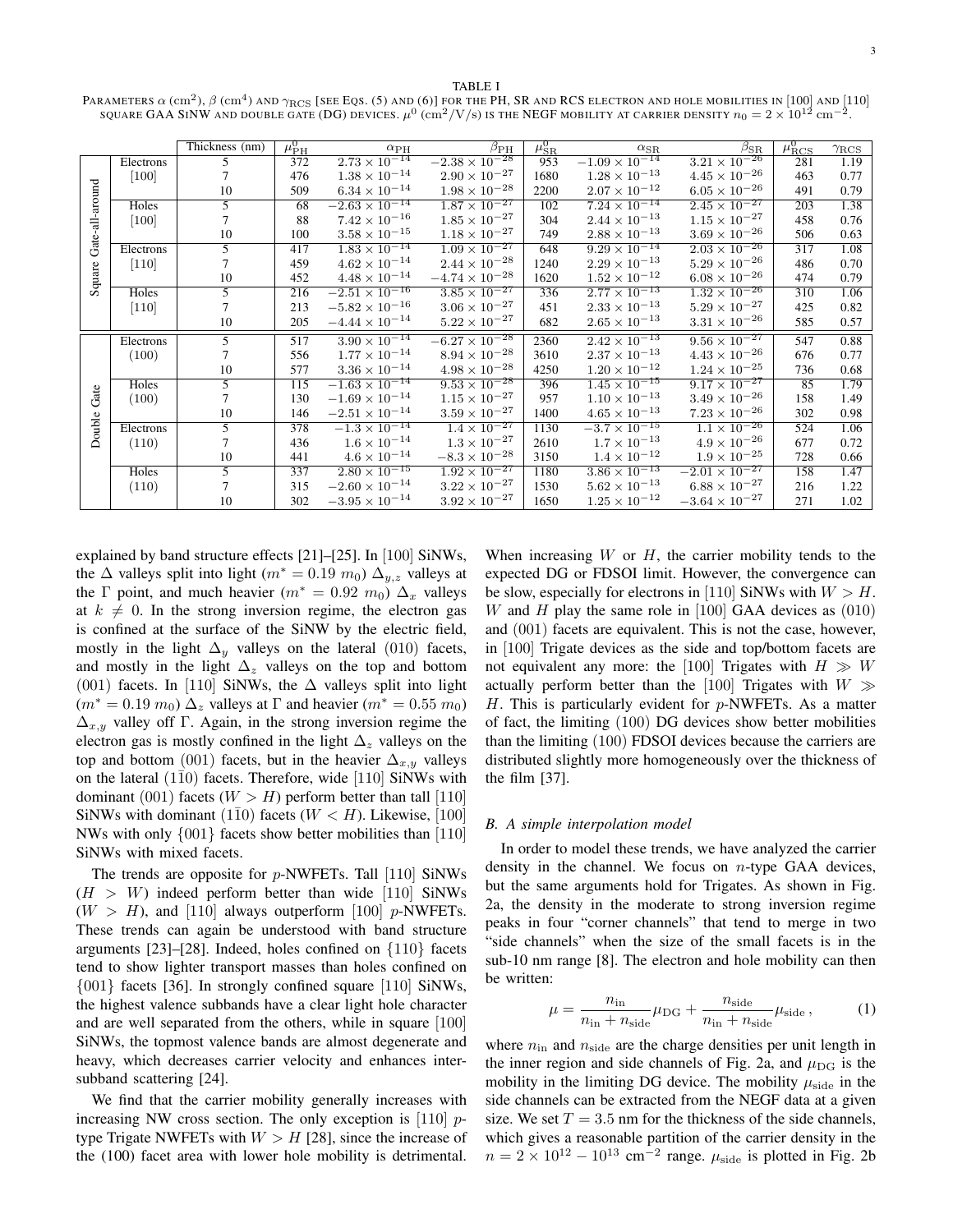|                   |           | Thickness (nm) | $\mu_{\rm PH}^{0}$ | $\alpha_{\rm PH}$       | $\beta_{\rm PH}$                   | $\mu_{\rm SR}^0$ | $\alpha_{\rm SR}$       | $\beta_{\rm SR}$        | $\mu_{\rm RCS}^0$ | $\gamma_{\rm{RCS}}$ |
|-------------------|-----------|----------------|--------------------|-------------------------|------------------------------------|------------------|-------------------------|-------------------------|-------------------|---------------------|
| Trigate<br>Square | Electrons | 5.             | 378                | $2.90 \times 10^{-14}$  | $-\overline{6.58 \times 10^{-28}}$ | 1000             | $3.60 \times 10^{-14}$  | $2.45 \times 10^{-26}$  | 330               | 0.99                |
|                   | [100]     |                | 482                | $1.14\times10^{-14}$    | $1.93 \times 10^{-27}$             | 1860             | $2.26 \times 10^{-13}$  | $3.10 \times 10^{-26}$  | 493               | 0.72                |
|                   |           | 10             | 514                | $5.17\times10^{-14}$    | $3.21 \times 10^{-28}$             | 2390             | $2.49 \times 10^{-12}$  | $2.43 \times 10^{-26}$  | 559               | 0.65                |
|                   | Holes     | 5.             | 67                 | $-1.95 \times 10^{-14}$ | $1.18 \times 10^{-27}$             | 107              | $5.17 \times 10^{-14}$  | $2.72 \times 10^{-27}$  | 118               | 1.17                |
|                   | $[100]$   |                | 87                 | $-6.82\times10^{-15}$   | $2.37 \times 10^{-27}$             | 356              | $3.04\times10^{-13}$    | $-1.60\times10^{-27}$   | 159               | 0.84                |
|                   |           | 10             | 98                 | $1.86 \times 10^{-14}$  | $2.53 \times 10^{-28}$             | 853              | $1.55 \times 10^{-12}$  | $-2.28 \times 10^{-26}$ | 309               | 0.69                |
|                   | Electrons | 5              | 425                | $1.46 \times 10^{-14}$  | $8.94 \times 10^{-28}$             | 703              | $9.66 \times 10^{-14}$  | $1.56 \times 10^{-26}$  | 411               | 0.91                |
|                   | $[110]$   |                | 467                | $4.13 \times 10^{-14}$  | $9.01 \times 10^{-29}$             | 1450             | $2.66 \times 10^{-13}$  | $4.86 \times 10^{-26}$  | 465               | 0.73                |
|                   |           | 10             | 452                | $4.11 \times 10^{-14}$  | $-6.86 \times 10^{-28}$            | 1800             | $1.70 \times 10^{-12}$  | $3.66 \times 10^{-26}$  | 589               | 0.61                |
|                   | Holes     | 5.             | 219                | $-3.85 \times 10^{-16}$ | $2.54 \times 10^{-27}$             | 369              | $2.19 \times 10^{-13}$  | $1.21 \times 10^{-26}$  | 186               | 0.97                |
|                   | $[110]$   |                | 211                | $-3.59 \times 10^{-14}$ | $5.12\times10^{-27}$               | 501              | $3.28\times10^{-13}$    | $-5.23 \times 10^{-27}$ | 207               | 0.94                |
|                   |           | 10             | 205                | $-3.24 \times 10^{-14}$ | $3.38 \times 10^{-27}$             | 722              | $3.73 \times 10^{-13}$  | $1.52 \times 10^{-26}$  | 229               | 0.85                |
| <b>FDSOI</b>      | Electrons | 5              | 532                | $2.83 \times 10^{-14}$  | $5.69 \times 10^{-28}$             | 2180             | $4.74 \times 10^{-14}$  | $4.29 \times 10^{-26}$  | 628               | 0.77                |
|                   | (100)     |                | 554                | $2.33\times10^{-14}$    | $9.76 \times 10^{-28}$             | 2940             | $2.45\times10^{-13}$    | $6.50 \times 10^{-26}$  | 750               | 0.67                |
|                   |           | 10             | 570                | $3.43 \times 10^{-14}$  | $3.12 \times 10^{-28}$             | 3460             | $3.42 \times 10^{-13}$  | $1.00 \times 10^{-25}$  | 852               | 0.59                |
|                   | Holes     | 5.             | 116                | $-3.65 \times 10^{-17}$ | $1.15 \times 10^{-27}$             | 366              | $-1.21 \times 10^{-14}$ | $1.76 \times 10^{-26}$  | 151               | 1.32                |
|                   | (100)     |                | 128                | $1.54 \times 10^{-14}$  | $4.24\times10^{-28}$               | 895              | $3.28 \times 10^{-16}$  | $6.57 \times 10^{-26}$  | 221               | 1.05                |
|                   |           | 10             | 136                | $3.45 \times 10^{-14}$  | $-8.32\times10^{-28}$              | 1300             | $1.27 \times 10^{-13}$  | $1.43 \times 10^{-25}$  | 309               | 0.84                |

for [110] GAA SiNW devices. It is, as expected, smaller on  $(1\overline{1}0)$  than on  $(0\overline{0}1)$  facets. It is also smaller than in DG (or FDSOI) devices due to lateral quantum confinement in the side channel, which enhances SR and phonon scattering.  $\mu_{\rm side}$  is, therefore, dependent on the thickness of the Si channel, which is not accounted for in the simplest facet model [8], [11]. Eq. (1) with the data of Fig. 2b provides a fair description of the mobility for all sizes and carrier densities.  $n_{\text{in}}$  increases linearly with W or H, while  $n_{side}$  remains nearly constant. However, over 20% of the total charge remains located in the side channels with much lower mobility even when  $W$ or  $H \approx 50$  nm. This explains the slow convergence of the mobility towards the planar limit.

We can further simplify the model if we assume that the charge in both the inner and side channels is ruled by simple electrostatics and is thus proportional to the inner/side perimeters, e.g.  $n_{\text{in}} \simeq \alpha(W - 2T)$  and  $n_{\text{side}} \simeq \alpha(H + 2T)$  when  $W > H$ . Then Eq. (1) turns into a simple interpolation formula between the mobility  $\mu_{\text{SQ}}$  of the square NW ( $H = W$ ) and the mobility of the limiting DG device  $\mu_{\text{DG}}$ , namely:

$$
\mu \approx \frac{W - H}{W + H} \mu_{\text{DG}} + \frac{2H}{W + H} \mu_{\text{SQ}} \tag{2a}
$$

when  $W > H$ , and:

$$
\mu \approx \frac{H - W}{W + H} \mu_{\text{DG}} + \frac{2W}{W + H} \mu_{\text{SQ}} \tag{2b}
$$

when  $W < H$ . For Trigate devices, the interpolation formula is:

$$
\mu \approx \frac{W - H}{W + 2H} \mu_{\text{FDSOI}} + \frac{3H}{W + 2H} \mu_{\text{SQ}} \tag{3a}
$$

when  $W > H$ , and:

$$
\mu \approx 2\frac{H - W}{W + 2H} \mu_{\text{DG}} + \frac{3W}{W + 2H} \mu_{\text{SQ}}.\tag{3b}
$$

when  $W < H$ . In Eqs. (3),  $\mu_{\text{FDSOI}}$  is the mobility of the limiting FDSOI device, and  $\mu_{SQ}$  the mobility of the square Trigate device. These equations reproduce the NEGF results very well over a wide range of dimensions and carrier densities, as shown in Figs. 1 and 2c. The discrepancies between this model and the NEGF data are maximal for [110] GAA *n*-NWFETs with  $W > H$ .

#### *C. Carrier mobilities in square nanowires and thin films*

Eqs. (2) and (3) use the carrier mobilities of the square NW devices ( $\mu_{\text{SO}}$ ) and of the limiting thin film devices ( $\mu_{\text{DG}}$  and  $\mu_{\text{FDSOI}}$  as inputs. These mobilities are limited by phonons, SR and RCS. In order to deembed the different contributions in the experimental data, we have computed the PH, SR and RCS mobilities in  $n$ -type and  $p$ -type, square Trigate and GAA SiNW devices with various sizes ( $W = H = 5, 7, 10$  nm), and in the corresponding DG and FDSOI devices. The SR and RCS mobilities are defined with respect to the phonon-limited mobility  $\mu_{\rm PH}$  as

$$
\mu_{\rm M}^{-1} = \mu_{\rm PH+M}^{-1} - \mu_{\rm PH}^{-1},\tag{4}
$$

where  $M$  is a given elastic mechanism (SR or RCS), and  $\mu_{\rm PH+M}$  is the NEGF mobility computed with phonons and that scattering mechanism. Including phonons in each calculation limits wave interferences and localization, and the partial mobilities defined above satisfy Matthiessen's rule for multiple mechanisms better than the usual, direct single mechanism calculations [32]. We report data for a reference SR rms  $\Delta_{\rm SR}^{\rm ref} = 0.45$  nm and correlation length  $\Lambda_{\rm SR}^{\rm ref} = 1$  nm, and for a reference density of RCS charges  $n_{\text{RCS}}^{\text{ref}} = 2 \times 10^{13} \text{ cm}^{-2}$ . It is well known that the EMA tends to overestimate the electron mobility though it is computationally less demanding. In what follows, we have therefore employed a two bands  $\mathbf{k} \cdot \mathbf{p}$  model for the electrons in order to provide more accurate results for comparison with experiment. The wave function is also allowed to penetrate into the oxide layer. The carrier mobilities are extracted with the transmission line method.

The phonon mobility  $\mu_{\rm PH}$  and the SR mobility  $\mu_{\rm SR}$  decrease, in general, as a function of carrier density. SR scattering is, however, dominant at high inversion density, as the carriers get confined to the  $Si/SiO<sub>2</sub>$  interface by the electric field.  $\mu_{\rm PH}$  and  $\mu_{\rm SR}$  also tend to decrease when the cross sectional area of the SiNW is reduced (except notably for [110]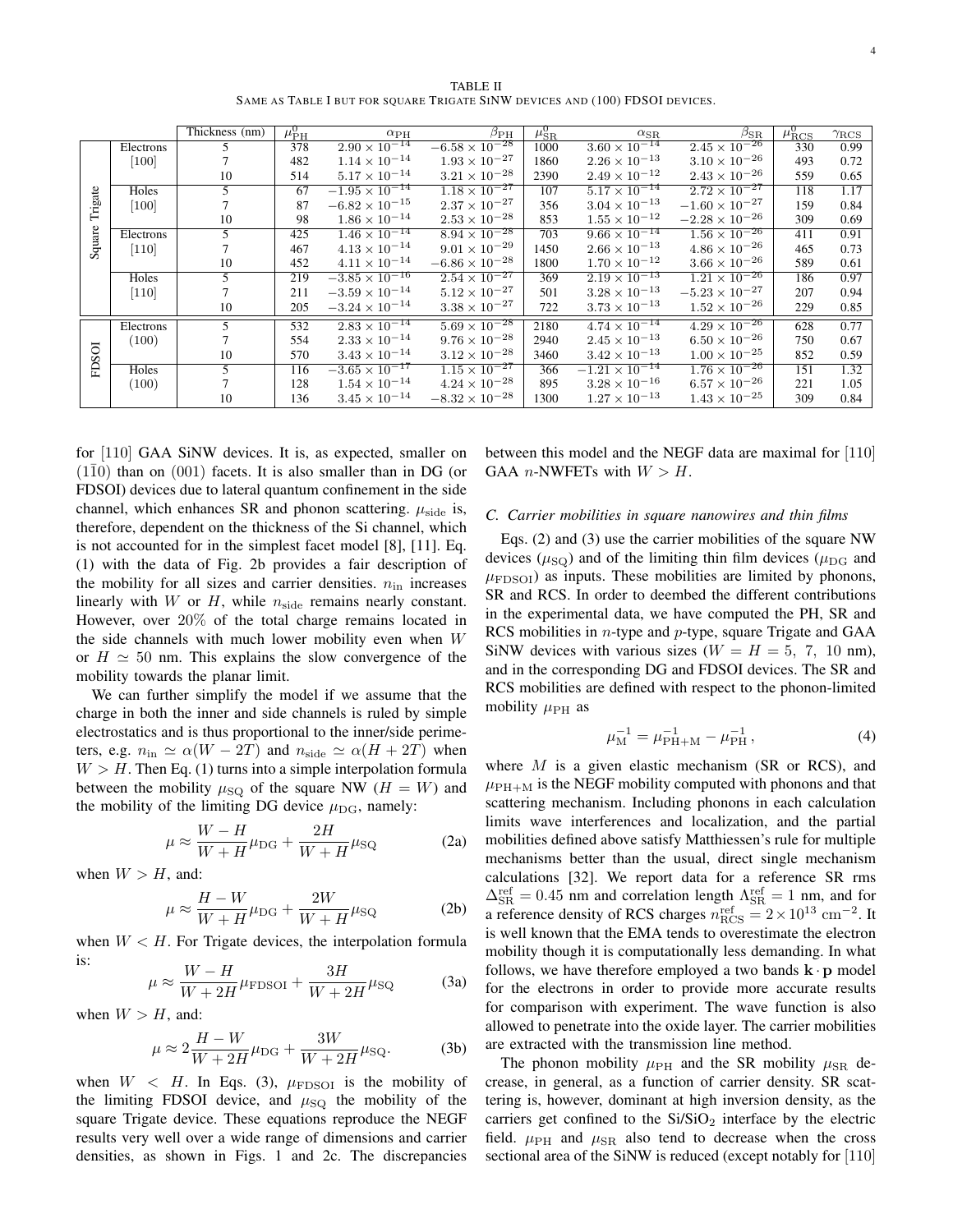

Fig. 2. (a) Map of the electron density in a rectangular [100] GAA device with  $W = 49$  nm and  $H = 7$  nm, at carrier density  $n = 9.75 \times 10^{12}$  cm<sup>-2</sup> . The charge can be split into two contributions, one from the "side channels" with thickness T, and one from the inner region with width  $W - 2T$ . (b) Phonon+SR electron mobility in the "side channels" of [110] GAA SiNWs with  $W = 7$  nm or  $H = 7$  nm (extracted from the  $W = 7$  nm  $\times H = 14$  nm and  $W = 14$  nm  $\times H = 7$  nm devices of Fig. 1, respectively, using  $T = 3.5$ nm). The mobilities computed in 7 nm-thick (100) and (110) DG devices are also plotted. (c) Phonon+SR electron mobility in [110] GAA SiNWs with  $W = 7$  nm as a function of carrier density for different H. The solid lines are the interpolations with Eq. (2b), while the symbols, dashed and dash-dotted lines are the raw NEGF mobilities.

p-NWFETs [38]). Structural confinement indeed enhances the interactions with phonons and with surface roughness on all facets. For practical purposes,  $\mu_{\rm PH}$  and  $\mu_{\rm SR}$  can be modeled empirically with the following function for carrier densities  $n$ in the  $10^{12} - 10^{13}$  cm<sup>-2</sup> range:

$$
\mu_{\rm M} = \mu_{\rm M}^0 \frac{1 + \alpha_{\rm M} n_0 + \beta_{\rm M} n_0^2}{1 + \alpha_{\rm M} n + \beta_{\rm M} n^2},\tag{5}
$$

where "M" is either "PH" or "SR",  $\mu_M^0$  is the "M"-limited mobility at a reference carrier density  $n_0 = 2 \times 10^{12} \text{ cm}^{-2}$ ,

and  $\alpha_M$ ,  $\beta_M$  are fitting parameters. The values of  $\mu_M^0$ ,  $\alpha_M$  and  $\beta_{\rm M}$  are reported in Tables I and II for all considered devices.

RCS is known to be a very important scattering mechanism at low inversion density [39], [40]. It is, however, efficiently screened by the electron gas at large carrier density. It can be modeled by the following function:

$$
\mu_{\rm RCS} = \mu_{\rm RCS}^0 (n/n_0)^{\gamma_{\rm RCS}},\tag{6}
$$

where  $\mu_{\text{RCS}}^0$  is the RCS mobility at carrier density  $n_0$ , and  $\gamma_{\text{RCS}}$  is an exponent that characterizes screening.

The total mobility  $\mu$  can be reconstructed from the partial PH, SR and RCS mobilities with Matthiessen's rule. Since  $\mu_{\rm SR} \propto 1/\Delta_{\rm SR}^2$  [31], [32] and  $\mu_{\rm RCS} \propto 1/n_{\rm RCS}$  [39], [40],  $\mu$ can be written for arbitrary  $\Delta_{\text{SR}}$  and  $n_{\text{RCS}}$  [34]:

$$
\frac{1}{\mu} = \frac{1}{\mu_{\rm PH}} + \left(\frac{\Delta_{\rm SR}}{\Delta_{\rm SR}^{\rm ref}}\right)^2 \frac{1}{\mu_{\rm SR}^{\rm ref}} + \frac{n_{\rm RCS}}{n_{\rm RCS}^{\rm ref}} \frac{1}{\mu_{\rm RCS}^{\rm ref}}\,,\tag{7}
$$

where  $\mu_{\rm SR}^{\rm ref}$  is the SR mobility computed with  $\Delta_{\rm SR}^{\rm ref} = 0.45$  nm, and  $\mu_{\text{RCS}}^{\text{ref}}$  is the RCS mobility computed with  $n_{\text{RCS}}^{\text{ref}} = 2 \times 10^{13}$  $\text{cm}^{-2}$  (Tables I and II). It should be noted that  $\mu_{\text{SR}}$  also depends on the correlation length  $\Lambda_{\rm SR}$ . However, different  $(\Delta_{\rm SR}, \Lambda_{\rm SR})$  pairs can yield similar mobilities [41], so that  $\Delta_{\rm SR}$ and  $\Lambda_{\rm SR}$  can hardly be adjusted independently. Therefore, we use  $\Delta_{\rm SR}$  as the only parameter. Likewise,  $\mu_{\rm RCS}$  has a strong exponential dependence on the thickness of the interfacial layer of SiO<sub>2</sub> [39], [40];  $\Delta_{\rm SR}$  and  $n_{\rm RCS}$  shall therefore be regarded as "effective" parameters, especially if the gate stack differs significantly from the present design. From a practical point of view,  $\Delta_{\text{SR}}$  and  $n_{\text{RCS}}$  can be adjusted on the experimental mobilities measured on a few test devices, then Eqs. (2), (3) and (7) used to interpolate/extrapolate the mobilities for arbitrary rectangular nanowires.

#### IV. COMPARISON WITH EXPERIMENTAL DATA

As an illustration, we compare the calculated mobilities with experimental data on rectangular Trigate devices with height  $H = 11$  nm fabricated at CEA/LETI [42]. The equivalent oxide thickness (EOT) of the high-k/metal gate stack is approximately 1.3 nm. The parameters  $\Delta_{\rm SR}$  and  $n_{\rm RCS}$  in Eq. (7) have been adjusted in order to reproduce the dependence of the experimental mobility on carrier density for the  $n$ type  $[110]$  square Trigate device and for the *n*-type, 11 nm thick FDSOI device. In this procedure, we have used the partial mobilities computed for the 10 nm square Trigate and FDSOI thin film. The optimal values are  $\Delta_{\rm SR} = 0.43$  nm and  $n_{\text{RCS}} = 1.42 \times 10^{13} \text{ cm}^{-2}.$ 

The mobility can then be computed for arbitrary  $n-$  and p-type devices with Eq. (3a) and Tables I and II. The experimental and calculated mobilities are plotted as a function of W in Fig. 3, at carrier density  $n = 10^{13}$  cm<sup>-2</sup>. The agreement is not perfect, but there is some experimental variability for the smallest  $W$ 's. We point out that we are not only able to reproduce the mobility of the target  $[110]$  *n*-type Trigates, but also the mobility of the  $[100]$  *n*-type Trigates and, more importantly, of all p-type devices (which were not included in the optimization of  $\Delta_{\text{SR}}$  and  $n_{\text{RCS}}$ ). A two parameters model for the mobility, Eq. (7), and the interpolation formula,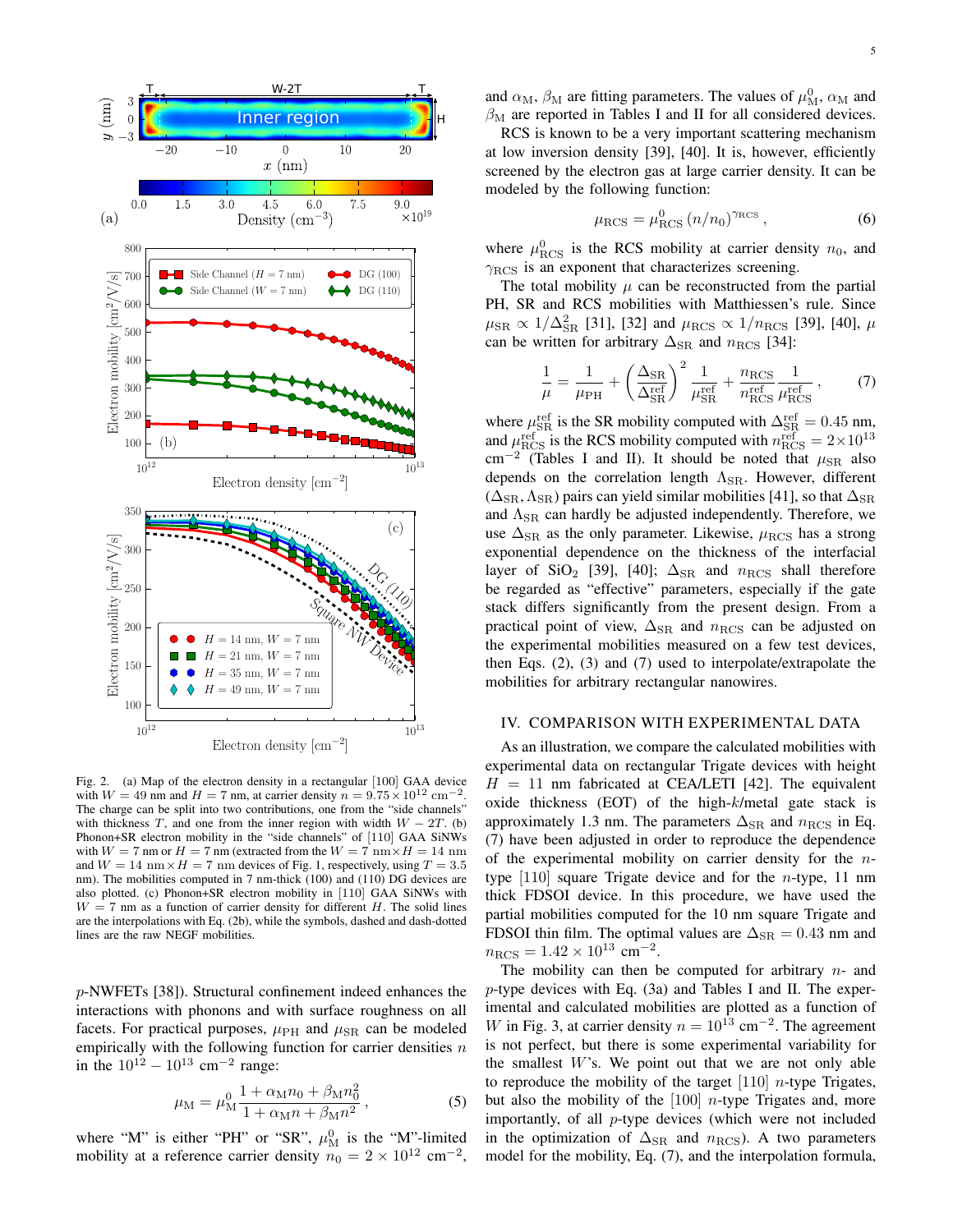

Fig. 3. (a) Electron and (b) hole mobilities as a function of  $W$  in rectangular Trigate devices ( $H = 11$  nm), at carrier density  $n = 10^{13}$  cm<sup>-2</sup>. The symbols are the experimental data, while the solid and dashed lines are the mobilities interpolated from Eqs. (3a), (7) and Table II ( $\Delta_{\rm SR} = 0.43$  nm,  $n_{\text{RCS}} = 1.42 \times 10^{13} \text{ cm}^{-2}$ ).

Eq. (3a), can hence describe the experimental trends whatever the SiNW orientation and nature of the carriers. The above equations can, therefore, be used to explore the performances of next generation FinFETs or stacked SiNWs devices.

#### V. CONCLUSIONS

We have performed quantum calculations of the carrier mobilities in *n*-type and *p*-type, gate-all-around and Trigate SiNW devices using a non equilibrium Green's Functions approach. The mobility tends to the planar double gate or FDSOI limit when the nanowire width or height is increased. However, the convergence can be rather slow. This results from the formation of "side channels" with low mobility. Their contribution remains significant even in rectangular devices with large width or height up to 50 nm.

We have derived from the numerical results a simple but effective interpolation model for the size dependent carrier mobilities in rectangular SiNW devices. The inputs of this model are the mobilities of the square SiNW devices and of the limiting thin film devices. Theses mobilities can be reconstructed from the contributions of the main scattering mechanisms using Matthiessen's rule. We have therefore computed the phonons, SR and RCS mobilities of square SiNW devices and thin films with various sizes in the sub-10 nm range, and have given simple analytical expressions for practical usage. Finally, we have successfully validated these models against experimental data on Trigate devices. The results shall be useful for compact modeling and optimization of SiNW devices such as FinFETs and stacked nanowire transistors.

#### **REFERENCES**

- [1] J.-P. Colinge, *FinFETs and Other Multi-Gate Transistors*. Springer US, 2008.
- [2] M. C. McAlpine, R. S. Friedman, S. Jin, K.-h. Lin, W. U. Wang, and C. M. Lieber, "High-Performance Nanowire Electronics and Photonics on Glass and Plastic Substrates," *Nano Lett.*, vol. 3, no. 11, pp. 1531– 1535, 2003.
- [3] J. Goldberger, A. I. Hochbaum, R. Fan, and P. Yang, "Silicon Vertically Integrated Nanowire Field Effect Transistors," *Nano Lett.*, vol. 6, no. 5, pp. 973–977, 2006.
- [4] X. Liu, Y.-Z. Long, L. Liao, X. Duan, and Z. Fan, "Large-Scale Integration of Semiconductor Nanowires for High-Performance Flexible Electronics," *ACS Nano*, vol. 6, no. 3, pp. 1888–1900, 2012.
- [5] O. Gunawan, L. Sekaric, A. Majumdar, M. Rooks, J. Appenzeller, J. W. Sleight, S. Guha, and W. Haensch, "Measurement of Carrier Mobility in Silicon Nanowires," *Nano Lett.*, vol. 8, no. 6, pp. 1566–1571, 2008.
- [6] J. Chen, T. Saraya, K. Miyaji, K. Shimizu, and T. Hiramoto, "Electron Mobility in Silicon Gate-All-Around [100]- and [110]-Directed Nanowire MetalOxideSemiconductor Field-Effect Transistor on (100)- Oriented Silicon-on-Insulator Substrate Extracted by Improved Split CapacitanceVoltage Method," *Jpn. J. Appl. Phys.*, vol. 48, no. 1R, p. 011205, 2009.
- [7] J. Chen, T. Saraya, and T. Hiramoto, "Experimental Investigations of Electron Mobility in Silicon Nanowire nMOSFETs on (110) Silicon-on-Insulator," *IEEE Electron Device Lett.*, vol. 30, no. 11, pp. 1203–1205, 2009.
- [8] L. Sekaric, O. Gunawan, A. Majumdar, X. H. Liu, D. Weinstein, and J. W. Sleight, "Size-dependent modulation of carrier mobility in topdown fabricated silicon nanowires," *Appl. Phys. Lett.*, vol. 95, no. 2, p. 023113, 2009.
- [9] P. Hashemi, J. T. Teherani, and J. L. Hoyt, "Investigation of hole mobility in gate-all-around Si nanowire p-MOSFETs with high-k/metalgate: Effects of hydrogen thermal annealing and nanowire shape," in *IEDM Tech. Dig.*, 2010, pp. 34.5.1–34.5.4.
- [10] K. Mao, T. Saraya, and T. Hiramoto, "Effects of Side Surface Roughness" on Carrier Mobility in Tri-Gate Single Silicon Nanowire MetalOxideSemiconductor Field-Effect Transistors," *Jpn. J. Appl. Phys.*, vol. 52, no. 4S, p. 04CC11, 2013.
- [11] R. Coquand, S. Barraud, M. Cass, P. Leroux, C. Vizioz, C. Comboroure, P. Perreau, E. Ernst, M.-P. Samson, V. Maffini-Alvaro, C. Tabone, S. Barnola, D. Munteanu, G. Ghibaudo, S. Monfray, F. Boeuf, and T. Poiroux, "Scaling of high-/metal-gate TriGate SOI nanowire transistors down to 10 nm width," *Solid-State Electronics*, vol. 88, pp. 32 – 36, 2013.
- [12] S. Jin, M. V. Fischetti, and T.-w. Tang, "Modeling of electron mobility in gated silicon nanowires at room temperature: Surface roughness scattering, dielectric screening, and band nonparabolicity," *J. Appl. Phys.*, vol. 102, no. 8, p. 083715, 2007.
- [13] M. Lenzi, A. Gnudi, S. Reggiani, E. Gnani, M. Rudan, and G. Baccarani, "Semiclassical transport in silicon nanowire FETs including surface roughness," *J. Comput. Electronics*, vol. 7, no. 3, pp. 355–358, 2008.
- [14] E. B. Ramayya, D. Vasileska, S. M. Goodnick, and I. Knezevic, "Electron transport in silicon nanowires: The role of acoustic phonon confinement and surface roughness scattering," *J. Appl. Phys.*, vol. 104, no. 6, p. 063711, 2008.
- [15] A. Cresti, M. G. Pala, S. Poli, M. Mouis, and G. Ghibaudo, "A Comparative Study of Surface-Roughness-Induced Variability in Silicon Nanowire and Double-Gate FETs," *IEEE Transactions on Electron Devices*, vol. 58, no. 8, pp. 2274–2281, 2011.
- [16] S. Kim, M. Luisier, A. Paul, T. B. Boykin, and G. Klimeck, "Full Three-Dimensional Quantum Transport Simulation of Atomistic Interface Roughness in Silicon Nanowire FETs," *IEEE Trans. Electron Devices*, vol. 58, no. 5, pp. 1371–1380, 2011.
- [17] M. Aldegunde, A. Martinez, and J. R. Barker, "Study of individual phonon scattering mechanisms and the validity of Matthiessen's rule in a gate-all-around silicon nanowire transistor," *J. Appl. Phys.*, vol. 113, no. 1, p. 014501, 2013.